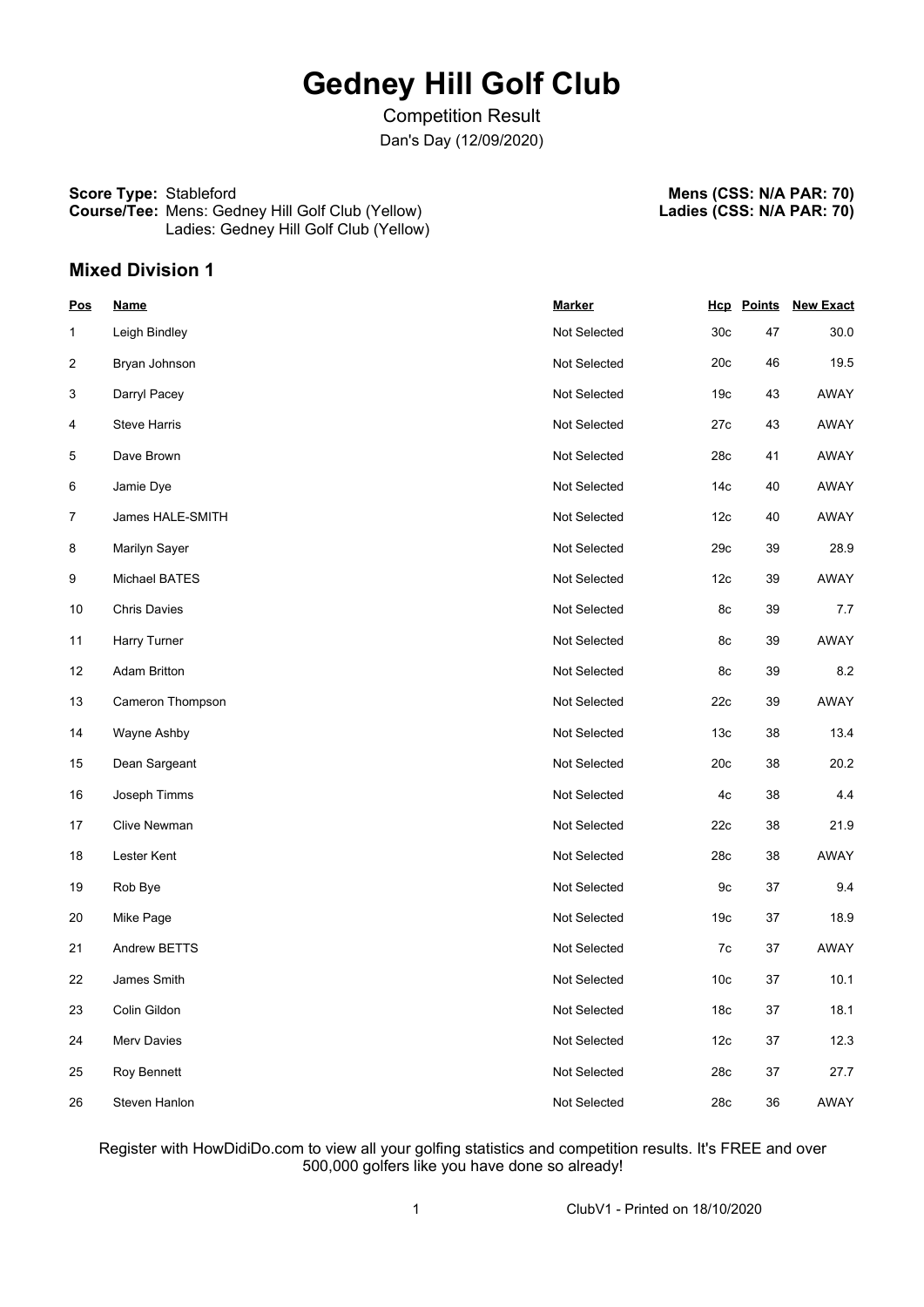# **Mixed Division 1**

| <b>Pos</b> | <b>Name</b>            | <b>Marker</b> |                 | <b>Hcp</b> Points | <b>New Exact</b> |
|------------|------------------------|---------------|-----------------|-------------------|------------------|
| 27         | Stefan Markillie       | Not Selected  | 17 <sub>c</sub> | 36                | 17.2             |
| 28         | Ewan Grummett          | Not Selected  | 14c             | 36                | AWAY             |
| 29         | Adam LeWarne           | Not Selected  | 0 <sub>c</sub>  | 36                | AWAY             |
| 30         | Simon Smith            | Not Selected  | 13 <sub>c</sub> | 36                | AWAY             |
| 31         | Steve Carn             | Not Selected  | 17c             | 36                | 16.6             |
| 32         | <b>Stewart Shinkin</b> | Not Selected  | 12 <sub>c</sub> | 36                | 11.9             |
| 33         | Gary Green             | Not Selected  | 28c             | 36                | AWAY             |
| 34         | Tom Penning            | Not Selected  | 26c             | 36                | 25.6             |
| 35         | Steve Sayer            | Not Selected  | 11c             | 36                | 10.5             |
| 36         | Nick Markillie         | Not Selected  | 21c             | 35                | 20.8             |
| 37         | Lewis Field            | Not Selected  | 20c             | 35                | 20.4             |
| 38         | Jim Pintillie          | Not Selected  | 28c             | 35                | AWAY             |
| 39         | Lee SMITH              | Not Selected  | 12 <sub>c</sub> | 35                | AWAY             |
| 40         | <b>Robert Davis</b>    | Not Selected  | 6c              | 35                | 6.3              |
| 41         | Robert Hitchcock       | Not Selected  | 20c             | 35                | 20.3             |
| 42         | Lawrence Maynard       | Not Selected  | 25c             | 35                | AWAY             |
| 43         | Nicola Weller          | Not Selected  | 15 <sub>c</sub> | 35                | AWAY             |
| 44         | Raffaele Ragosa        | Not Selected  | 24c             | 35                | 23.8             |
| 45         | Sam Kilby              | Not Selected  | 28c             | 35                | AWAY             |
| 46         | Tony Hunt              | Not Selected  | 12 <sub>c</sub> | 35                | 11.7             |
| 47         | D Hodgson              | Not Selected  | 15 <sub>c</sub> | 35                | AWAY             |
| 48         | Robin Exley            | Not Selected  | 9c              | 34                | 9.3              |
| 49         | K Page                 | Not Selected  | 0 <sub>c</sub>  | 34                | AWAY             |
| 50         | <b>Charlie Roberts</b> | Not Selected  | 13 <sub>c</sub> | 34                | AWAY             |
| 51         | Craig Johnson          | Not Selected  | 14 <sub>c</sub> | 34                | 14.0             |
| 52         | <b>Martin Wiles</b>    | Not Selected  | 14 <sub>c</sub> | 34                | AWAY             |
| 53         | Luke Chilvers          | Not Selected  | 11c             | 34                | AWAY             |
| 54         | Dean WRIGHT            | Not Selected  | 5c              | 34                | AWAY             |
| 55         | Paul Edgely            | Not Selected  | 22c             | 34                | 22.4             |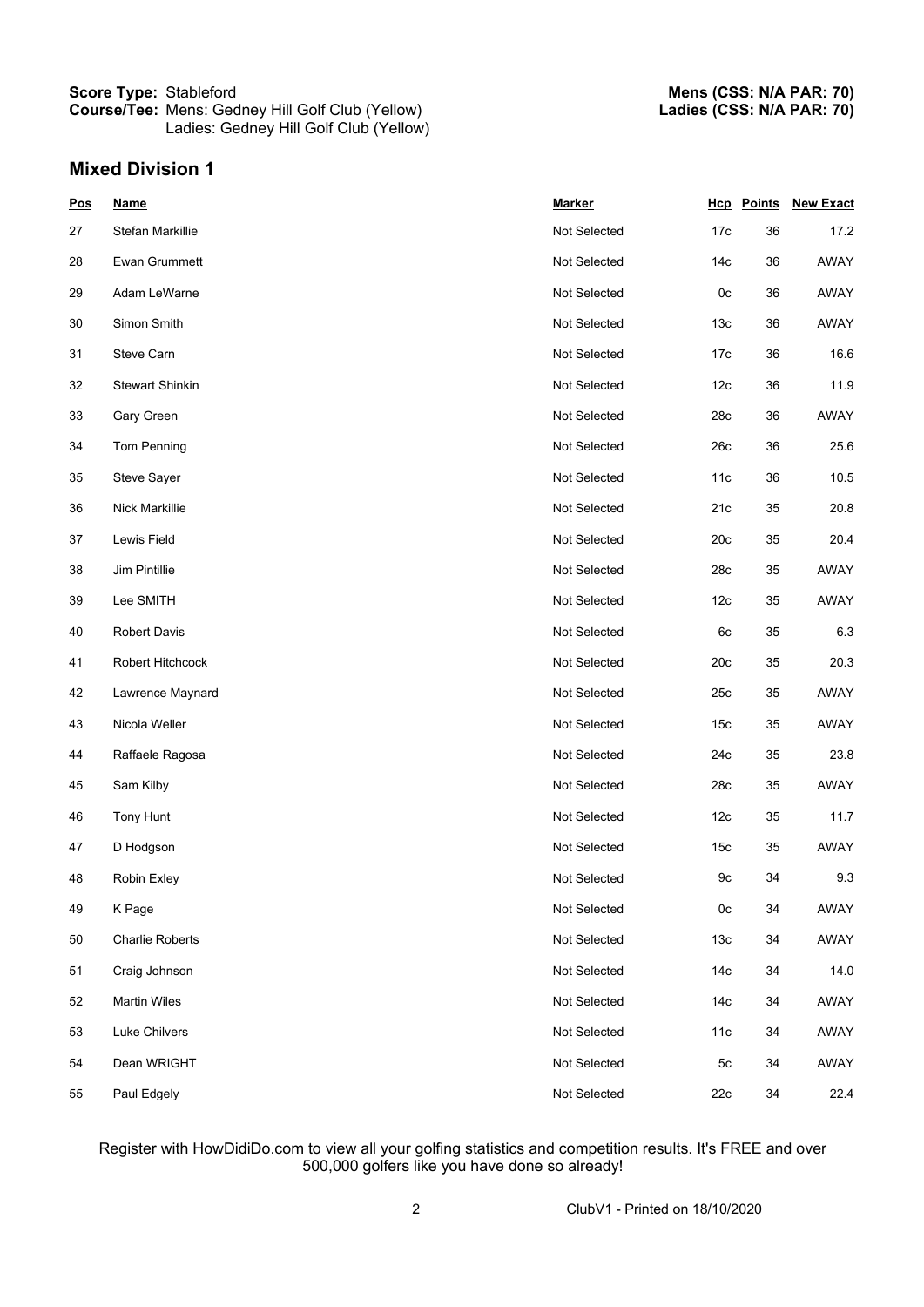# **Mixed Division 1**

| <b>Pos</b> | <b>Name</b>           | <b>Marker</b> |                 | <b>Hcp</b> Points | <b>New Exact</b> |
|------------|-----------------------|---------------|-----------------|-------------------|------------------|
| 56         | David (jim) Starbuck  | Not Selected  | 17c             | 34                | 16.8             |
| 57         | Andy Rasberry         | Not Selected  | 22c             | 33                | 21.6             |
| 58         | <b>Adam Bunting</b>   | Not Selected  | 28c             | 33                | AWAY             |
| 59         | Jimmy Dak             | Not Selected  | 10 <sub>c</sub> | 33                | AWAY             |
| 60         | Paul Purcell          | Not Selected  | 7c              | 33                | 6.9              |
| 61         | Kim Markillie         | Not Selected  | 25c             | 33                | 25.4             |
| 62         | Steve Coe             | Not Selected  | 16 <sub>c</sub> | 33                | 15.9             |
| 63         | T A (Mo) Parling      | Not Selected  | 24c             | 33                | 23.5             |
| 64         | <b>Stuart Turnell</b> | Not Selected  | 12 <sub>c</sub> | 33                | 11.6             |
| 65         | Neil Bird             | Not Selected  | 18 <sub>c</sub> | 33                | 18.0             |
| 66         | David Lord            | Not Selected  | 16 <sub>c</sub> | 33                | 16.4             |
| 67         | Janet Davis           | Not Selected  | 33 <sub>c</sub> | 33                | 32.5             |
| 68         | V Day                 | Not Selected  | 15 <sub>c</sub> | 32                | AWAY             |
| 69         | <b>Bill Gibbs</b>     | Not Selected  | 28c             | 32                | AWAY             |
| 70         | Kristian Hunns        | Not Selected  | 17c             | 32                | AWAY             |
| 71         | Pete Orbine           | Not Selected  | 22c             | 32                | 22.0             |
| 72         | Kristian Roberts      | Not Selected  | 23c             | 32                | 23.1             |
| 73         | Alan Russell          | Not Selected  | 28c             | 32                | AWAY             |
| 74         | Eddie Grange          | Not Selected  | 21c             | 32                | 20.9             |
| 75         | Stephen Harrison      | Not Selected  | 32 <sub>c</sub> | 32                | 32.0             |
| 76         | Neil Sargeant         | Not Selected  | 19 <sub>c</sub> | 32                | 19.2             |
| 77         | Adrian Bishop         | Not Selected  | 15 <sub>c</sub> | 31                | 15.0             |
| 78         | James Neve            | Not Selected  | 15 <sub>c</sub> | 31                | AWAY             |
| 79         | Tom Smith             | Not Selected  | 13 <sub>c</sub> | 31                | 12.9             |
| 80         | Simon Freear          | Not Selected  | 16c             | 31                | AWAY             |
| 81         | Joshua Crowson        | Not Selected  | 18 <sub>c</sub> | 31                | 18.1             |
| 82         | Diane Moore           | Not Selected  | 36c             | 31                | AWAY             |
| 83         | <b>Chris Bennett</b>  | Not Selected  | 26c             | 31                | 26.2             |
| 84         | <b>Christine Lord</b> | Jayne Cowles  | 34c             | 31                | 33.5             |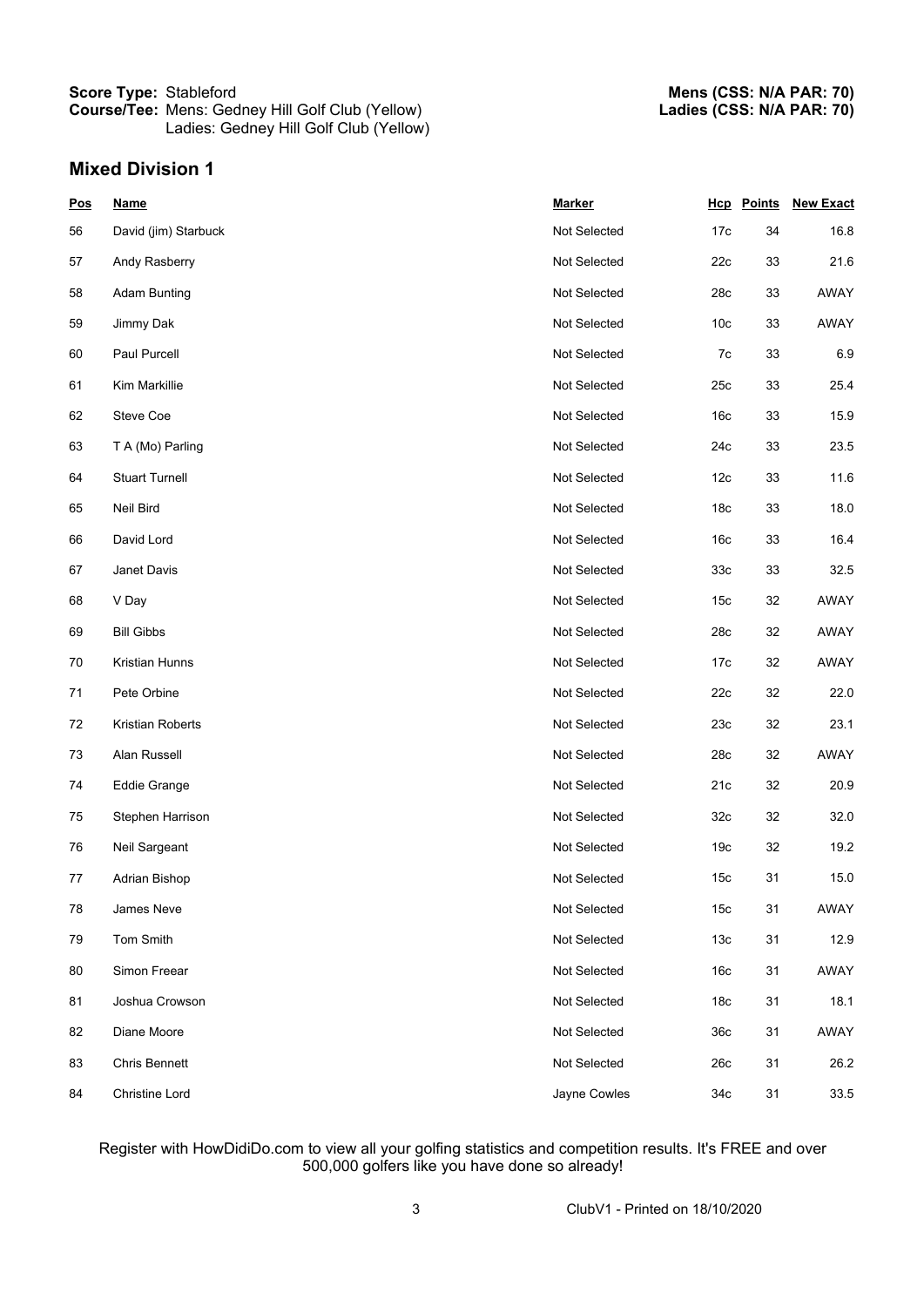# **Mixed Division 1**

| <b>Pos</b> | <b>Name</b>           | <b>Marker</b> |                 | <b>Hcp</b> Points | <b>New Exact</b> |
|------------|-----------------------|---------------|-----------------|-------------------|------------------|
| 85         | Craig Moore           | Not Selected  | 28c             | 31                | AWAY             |
| 86         | <b>Steve Porter</b>   | Not Selected  | 21c             | 30                | 21.3             |
| 87         | Nigel Bright          | Not Selected  | 12 <sub>c</sub> | 30                | 12.3             |
| 88         | Karl Grief            | Not Selected  | 28c             | 30                | AWAY             |
| 89         | <b>Warren Summers</b> | Not Selected  | 15 <sub>c</sub> | 30                | AWAY             |
| 90         | Nigel Grummitt        | Not Selected  | 19 <sub>c</sub> | 29                | 18.5             |
| 91         | Andrew Brutnell       | Not Selected  | 25c             | 29                | 25.1             |
| 92         | Patrick Kelly         | Not Selected  | 17c             | 29                | AWAY             |
| 93         | Chris Hills           | Not Selected  | 20c             | 29                | 19.8             |
| 94         | S Drawbridge (Non C)  | Not Selected  | 25              | 29                | 24.8             |
| 95         | Adam Dillon           | Not Selected  | 34c             | 28                | AWAY             |
| 96         | Alan Harris (Non C)   | Not Selected  | 21              | 28                | AWAY             |
| 97         | Ryan Wykes            | Not Selected  | 19 <sub>c</sub> | 28                | 19.0             |
| 98         | James Patrick         | Not Selected  | 25c             | 27                | AWAY             |
| 99         | Graham East           | Not Selected  | 19 <sub>c</sub> | 27                | 19.4             |
| 100        | Greg Walsh            | Not Selected  | 21c             | 27                | 20.6             |
| 101        | Ann Chick             | Not Selected  | 34c             | 27                | 34.3             |
| 102        | Kieran Bates          | Not Selected  | 32 <sub>c</sub> | 27                | AWAY             |
| 103        | Wayne Brazil          | Not Selected  | 30 <sub>c</sub> | 26                | AWAY             |
| 104        | Jonathan TYLER        | Not Selected  | 8c              | 26                | AWAY             |
| 105        | Ashley ZIEBART        | Not Selected  | 17c             | 26                | AWAY             |
| 106        | <b>Teddy Rimmell</b>  | Not Selected  | 23c             | 26                | AWAY             |
| 107        | <b>Eric Cowles</b>    | Not Selected  | 17c             | $26\,$            | 17.3             |
| 108        | Dave Roberts          | Not Selected  | 24c             | 26                | 23.7             |
| 109        | Mark Jimson           | Not Selected  | 20c             | 25                | AWAY             |
| 110        | Alf Green             | Not Selected  | 22c             | 25                | 21.7             |
| 111        | lan Weller            | Not Selected  | 8c              | 25                | AWAY             |
| 112        | Peter Melerski        | Not Selected  | 26c             | 25                | 26.0             |
| 113        | Alex Markillie        | Not Selected  | 15 <sub>c</sub> | 25                | 15.2             |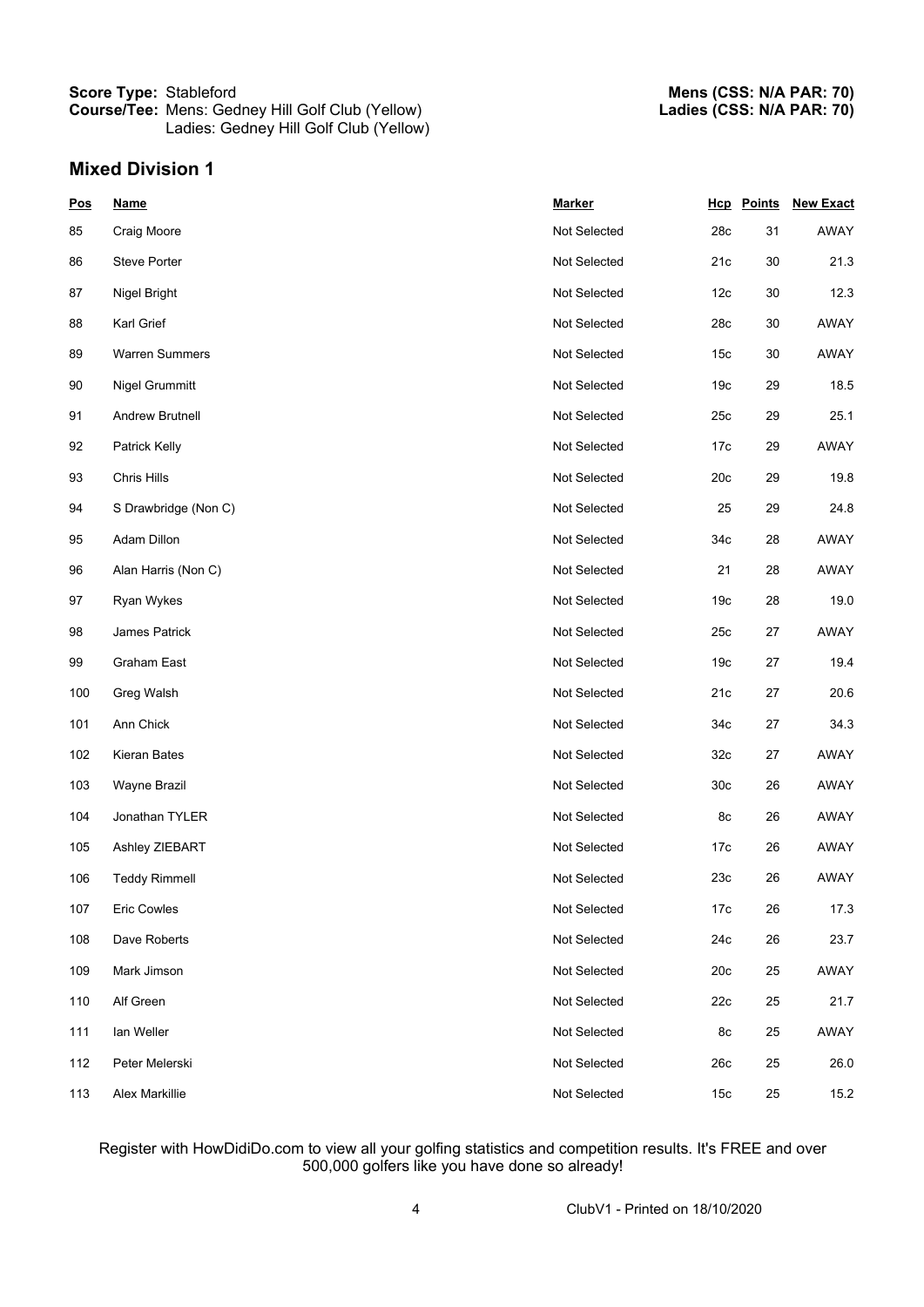## **Mixed Division 1**

| Pos | <b>Name</b>           | <b>Marker</b> |                 | <b>Hcp</b> Points | <b>New Exact</b> |
|-----|-----------------------|---------------|-----------------|-------------------|------------------|
| 114 | Dom Pintillie         | Not Selected  | 28c             | 24                | AWAY             |
| 115 | Dennis Dillon         | Not Selected  | 28c             | 24                | AWAY             |
| 116 | Simon Hedges          | Not Selected  | 11c             | 24                | AWAY             |
| 117 | A Freear              | Not Selected  | 23c             | 24                | AWAY             |
| 118 | Mark Cooper (Non C)   | Not Selected  | 16              | 24                | AWAY             |
| 119 | John Roberts          | Not Selected  | 28c             | 24                | AWAY             |
| 120 | Roz Upton             | Not Selected  | 32 <sub>c</sub> | 23                | 32.4             |
| 121 | Theresa Starbuck      | Not Selected  | 22c             | 22                | <b>AWAY</b>      |
| 122 | Michael Harwood       | Not Selected  | 28c             | 22                | AWAY             |
| 123 | Dean Davis            | Not Selected  | 30 <sub>c</sub> | 21                | AWAY             |
| 124 | Jayne Cowles          | Not Selected  | 39 <sub>c</sub> | 21                | 38.5             |
| 125 | <b>Matthew Parrin</b> | Not Selected  | 32 <sub>c</sub> | 20                | <b>AWAY</b>      |
| 126 | Martin Parrin         | Not Selected  | 32 <sub>c</sub> | 20                | AWAY             |
| 127 | Harley Rust           | Not Selected  | 32 <sub>c</sub> | 20                | AWAY             |
| 128 | Tobi Woods            | Not Selected  | 28c             | 18                | AWAY             |
| 129 | <b>Tony Hale</b>      | Not Selected  | 32 <sub>c</sub> | 16                | <b>AWAY</b>      |
| 130 | Steven Moore          | Not Selected  | 32 <sub>c</sub> | 14                | <b>AWAY</b>      |
| 131 | Phil Robinson         | Not Selected  | 28c             | 13                | <b>AWAY</b>      |
| 132 | Ron Darragh           | Not Selected  | 32 <sub>c</sub> | 12                | <b>AWAY</b>      |
| 133 | Jayme Dixon           | Not Selected  | 31 <sub>c</sub> | 11                | 30.6             |
| 134 | Joel Toolle           | Not Selected  | 36c             | 11                | AWAY             |
|     |                       |               |                 |                   |                  |

@ = Stableford Adjusted Score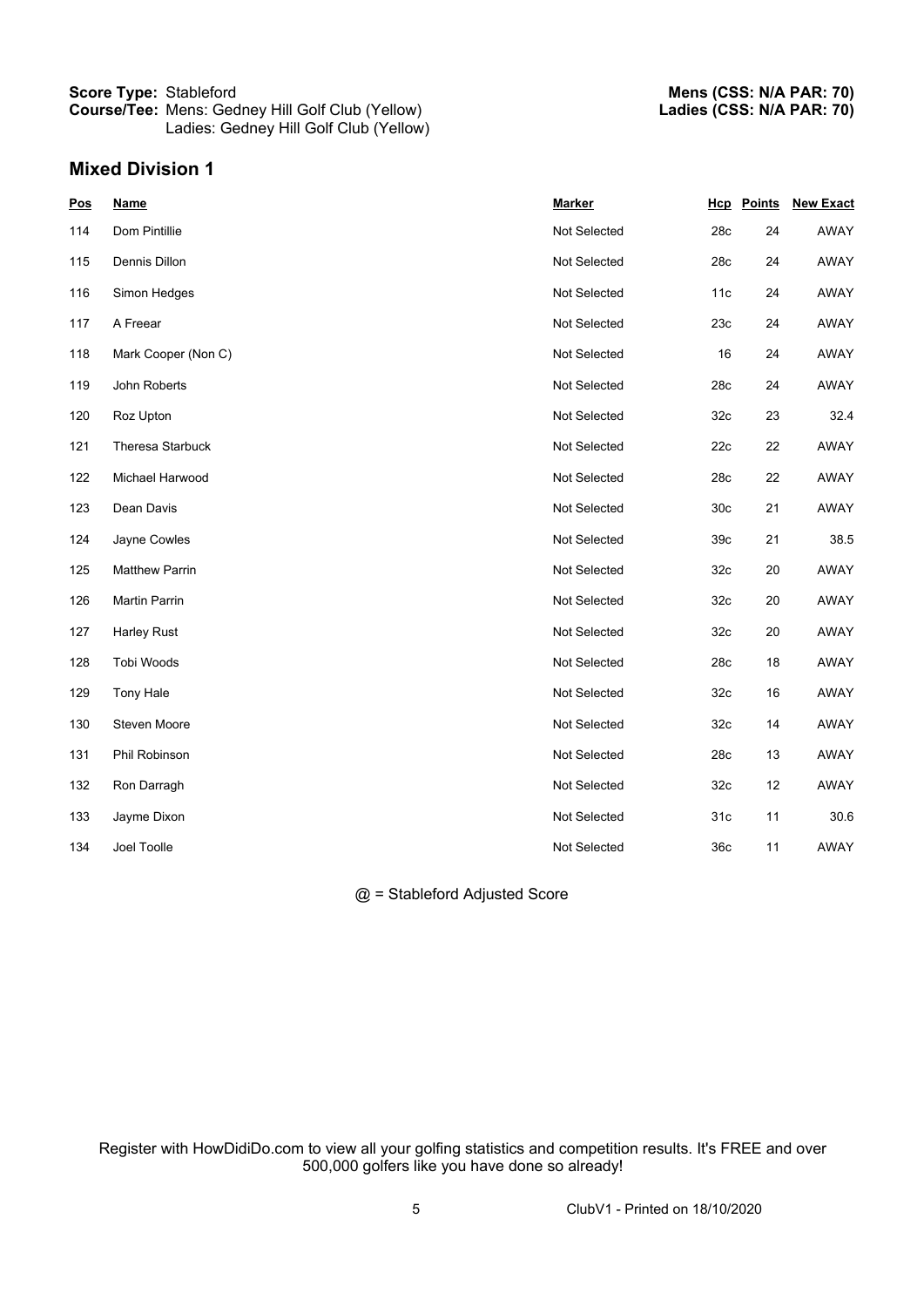# **Gedney Hill Golf Club**

# Twos Analysis Dan's Day on 12/09/2020

| <b>Player Name</b>   | <b>Handicap</b> | <b>Hole</b>       |
|----------------------|-----------------|-------------------|
| <b>Division</b><br>1 |                 |                   |
| Neil Bird            | 18              | 2 @ 3rd           |
| <b>Clive Newman</b>  | 22              | 2@3rd             |
| K Page               | 0               | 2 @ 12th          |
| <b>Jim Pintillie</b> | 28              | 2 @ 12th          |
| Lewis Field          | 20              | 2 @ 11th          |
| <b>Adam Britton</b>  | 8               | 2 @ 3rd           |
| <b>Steve Sayer</b>   | 11              | 2 @ 3rd           |
| Neil Sargeant        | 19              | 2 @ 3rd           |
| Dean WRIGHT          | 5               | 2 @ 12th          |
| James HALE-SMITH     | 12              | 2 @ 13th          |
| <b>James Patrick</b> | 25              | 2 @ 12th          |
| <b>Michael BATES</b> | 12              | 2 @ 3rd           |
| <b>Merv Davies</b>   | 12 <sub>2</sub> | 2 @ 7th           |
| James Smith          | 10              | 2 @ 12th          |
| <b>Alan Harris</b>   | 21              | 2 @ 11th          |
| Simon Hedges         | 11              | 2 @ 3rd, 2 @ 11th |
| <b>Martin Wiles</b>  | 14              | 2 @ 3rd           |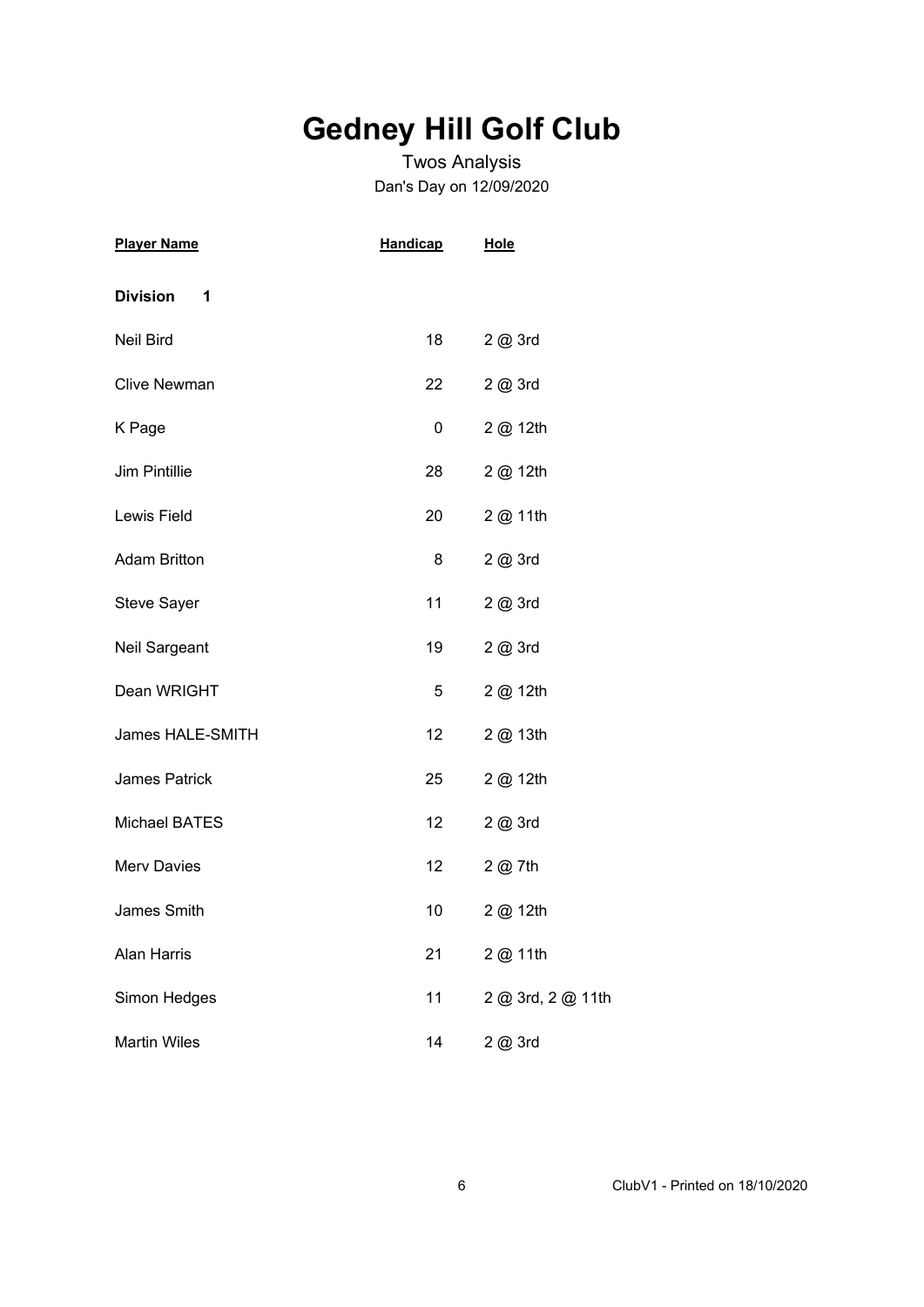# **Gedney Hill Golf Club**

Competition Audit Report

Dan's Day played over the Gedney Hill Golf Club on 12/09/2020

#### **Course Card:** Gedney Hill Golf Club Yellow Card

|                |                        | Hole No.    | 1 | 2 | 3              | 4  | 5            | 6  | 7  | 8 | 9           | 10 | 11          | 12 | 13          | 14 | 15 | 16 | 17 | 18 |     |
|----------------|------------------------|-------------|---|---|----------------|----|--------------|----|----|---|-------------|----|-------------|----|-------------|----|----|----|----|----|-----|
|                |                        | <b>S.I.</b> | 8 | 4 | 12             | 14 | 16           | 10 | 18 | 2 | 6           | 15 | 11          | 9  |             | 3  |    | 17 | 5  | 13 |     |
| Rec.           | <b>Name</b>            | Par         | 4 | 4 | 3              | 3  | 4            | 4  | 4  | 4 | 4           | 4  | 3           | 3  | 4           | 4  | 5  | 4  | 5  | 4  |     |
| 167            | Wayne Ashby            | (13)        | 5 | 0 | 4              | 3  | 4            | 4  | 5  | 5 | $\mathbf 0$ | 4  | 3           | 4  | 4           | 3  | 6  | 4  | 5  | 4  | 67  |
| 477            | <b>Michael BATES</b>   | (12)        | 4 | 5 | $\mathbf{2}$   | 3  | 3            | 4  | 5  | 0 | $\mathbf 0$ | 4  | 3           | 3  | 3           | 5  |    | 5  | 5  | 4  | 65  |
| $\overline{2}$ | <b>Roy Bennett</b>     | (28)        | 5 | 7 | 3              | 5  | 4            | 4  | 4  | 0 | 5           | 5  | 3           | 4  | 6           | 6  | 8  | 6  | 7  | 0  | 82  |
| 509            | <b>Andrew BETTS</b>    | (7)         | 4 | 5 | 4              | 3  | 4            | 4  | 4  | 4 | 4           | 5  | 3           | 3  | 6           | 5  | 5  | 3  | 6  | 4  | 76  |
| 528            | Leigh Bindley          | (30)        | 5 | 6 | 4              | 5  | 4            | 5  | 4  | 6 | 4           | 5  | 4           | 4  | 6           | 4  |    | 5  | 6  | 5  | 89  |
| 31             | <b>Neil Bird</b>       | (18)        | 4 | 5 | $\mathbf{2}$   | 3  | 4            | 6  | 5  | 6 | 6           | 6  | 3           | 4  | 6           | 7  |    | 5  | 9  | 4  | 92  |
| 229            | <b>Adrian Bishop</b>   | (15)        | 4 | 0 | 0              | 3  | 0            | 5  | 4  | 5 | 0           | 4  | 4           | 4  | 3           | 5  | 6  | 5  | 7  | 5  | 64  |
| 85             | Nigel Bright           | (12)        | 5 | 5 | 4              | 4  | 4            | 4  | 5  | 6 | 6           | 6  | 4           | 3  | 4           | 6  |    | 4  | 6  | 5  | 88  |
| 4              | <b>Adam Britton</b>    | (8)         | 4 | 5 | $\overline{2}$ | 3  | 4            | 4  | 4  | 5 | 4           | 4  | 4           | 3  | 5           | 4  | 5  | 5  | 6  | 4  | 75  |
| 484            | Dave Brown             | (28)        | 4 | 5 | 0              | 4  | 6            | 4  | 5  | 0 |             | 4  | 4           | 4  | 3           | 6  | 6  | 5  | 6  | 6  | 79  |
| 425            | <b>Andrew Brutnell</b> | (25)        | 6 | 0 | 4              | 4  | 4            | 5  | 6  | 6 | 6           | 6  | 3           | 4  | 5           | 7  |    | 6  | 0  | 6  | 85  |
| 462            | <b>Adam Bunting</b>    | (28)        | 5 | 6 | 4              | 3  | 5            | 10 | 6  | 8 | 6           | 4  | 4           | 4  | 4           | 6  | 8  | 6  | 9  | 5  | 103 |
| 240            | Rob Bye                | (9)         | 5 | 4 | 3              | 3  | 3            | 5  | 5  | 7 | 3           | 3  | 3           | 5  | 5           | 6  | 6  | 4  | 5  | 3  | 78  |
| $\mathbf 1$    | <b>Steve Carn</b>      | (17)        | 3 | 5 | 3              | 3  | 4            | 0  | 5  | 6 | 4           | 0  | 3           | 4  | 4           | 5  | 0  | 6  | 5  | 5  | 65  |
| 383            | <b>Luke Chilvers</b>   | (11)        | 4 | 5 | 4              | 3  | 4            | 6  | 5  | 5 | 3           | 6  | 4           | 3  | 5           | 5  | 5  | 5  | 7  | 4  | 83  |
| 126            | <b>Steve Coe</b>       | (16)        | 4 | 0 | 0              | 4  | 4            | 4  | 5  | 4 | 5           | 4  | 4           | 3  | 4           | 0  | 0  | 4  | 7  | 5  | 61  |
| 470            | Mark Cooper            | (16)        | 4 | 0 | 4              | 4  | 5            | 0  | 4  | 5 | 6           | 6  | 0           | 4  | 0           | 0  | 0  | 4  | 6  | 4  | 56  |
| 57             | <b>Eric Cowles</b>     | (17)        | 4 | 0 | 0              | 4  | 5            | 4  | 5  | 5 | 6           | 6  | 4           | 3  | 5           | 5  | 0  | 6  | 0  | 6  | 68  |
| 431            | Joshua Crowson         | (18)        | 6 | 5 | 4              | 4  | 5            | 7  | 4  | 5 | 5           | 5  | 5           | 4  | 5           | 0  | 6  | 4  | 7  | 5  | 86  |
| 530            | Jimmy Dak              | (10)        | 4 | 5 | 4              | 3  | 4            | 4  | 5  | 5 | $\,6$       | 0  | 4           | 4  | $\mathbf 0$ | 4  | 5  | 4  | 5  | 4  | 70  |
| 483            | Ron Darragh            | (32)        | 6 | 0 | 0              | 4  | 6            | 5  | 5  | 0 | 0           | 0  | 0           | 0  | 0           | 0  | 0  | 6  | 0  | 0  | 32  |
| 25             | <b>Chris Davies</b>    | (8)         | 4 | 4 | 4              | 4  | 4            | 3  | 4  | 5 | 5           | 3  | 3           | 3  | 4           | 6  | 5  | 4  | 6  | 4  | 75  |
| 5              | <b>Merv Davies</b>     | (12)        | 4 | 4 | 4              | 3  | 4            | 6  | 2  | 6 | 5           | 4  | 4           | 3  | 4           | 0  | 6  | 4  | 6  | 5  | 74  |
| 479            | <b>Dean Davis</b>      | (30)        | 5 | 0 | 3              | 4  |              |    | 0  | 7 | $\mathbf 0$ | 5  | $\mathbf 0$ | 0  | 6           | 7  | 0  | 5  | 8  | 5  | 69  |
| 89             | <b>Robert Davis</b>    | (6)         | 4 | 4 | 3              | 3  | $\mathbf{0}$ | 4  | 4  | 4 | 4           | 5  | 4           | 3  | 4           | 6  | 5  | 5  | 5  | 4  | 71  |
| 469            | V Day                  | (15)        | 4 | 0 | 4              | 5  | 0            |    | 4  | 6 | 4           | 6  | 4           | 5  | 3           | 6  |    | 4  | 6  | 4  | 76  |
| 516            | <b>Adam Dillon</b>     | (32)        | 6 | 9 | 0              | 6  | 6            | 4  | 0  | 7 | $\mathbf 0$ | 0  | 4           | 4  | 4           | 7  | 0  | 5  | 6  | 5  | 73  |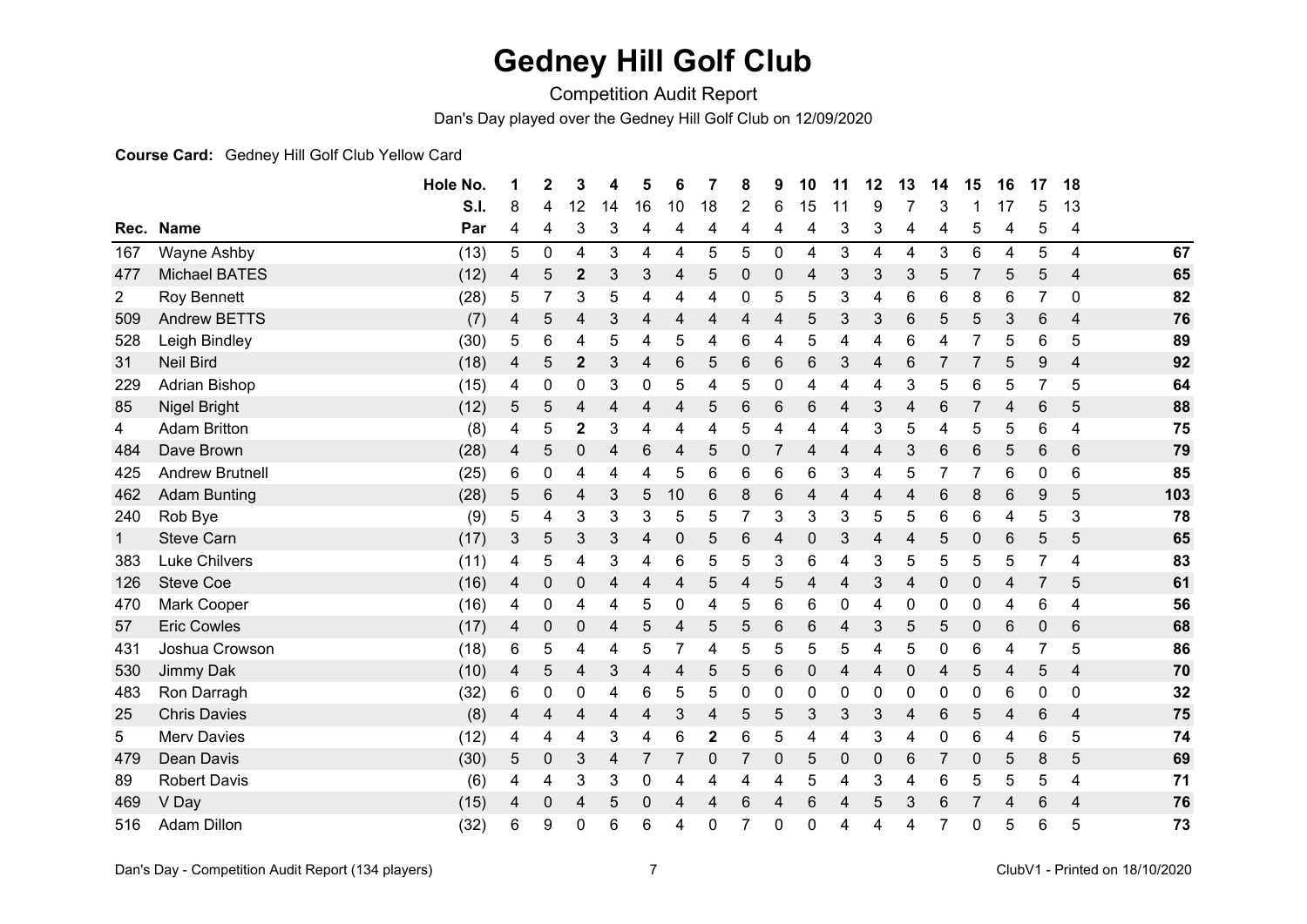| 517 | Dennis Dillon           | (28) | 4 | 8              | $\boldsymbol{0}$ | 6 | 4 | $\,6$           | 7                       | 5               | $\pmb{0}$      | 6              | 0                       | 5           | $\,6$                   | $\mathbf 0$    | 6              | 5 | $\mathbf 0$    | 5              | 73  |
|-----|-------------------------|------|---|----------------|------------------|---|---|-----------------|-------------------------|-----------------|----------------|----------------|-------------------------|-------------|-------------------------|----------------|----------------|---|----------------|----------------|-----|
| 410 | Jayme Dixon             | (31) | 0 | 0              | 6                | 0 | 0 | 0               | 0                       | 0               | $\overline{7}$ | 0              | 6                       | 4           | $\overline{7}$          | 0              | 0              | 5 | 0              | 6              | 41  |
| 149 | S Drawbridge            | (25) | 5 | $\overline{7}$ | 5                | 4 | 5 | $\mathbf 0$     | 5                       | $\overline{4}$  | 4              | $\mathbf 0$    | 5                       | $\mathbf 0$ | $6\phantom{1}$          | $\overline{7}$ | 0              | 5 | 7              | $\overline{4}$ | 73  |
| 531 | Jamie Dye               | (14) | 4 | 7              | 4                | 4 | 4 | 0               | 3                       | 4               | 4              | 4              | 3                       | 3           | 3                       | 6              | 6              | 5 | 5              | 4              | 73  |
| 27  | <b>Graham East</b>      | (19) | 5 | 5              | 0                | 4 | 5 | 6               | 5                       | 6               | 0              | 5              | 4                       | 5           | 4                       | 0              | 7              | 5 | $\overline{7}$ | 5              | 78  |
| 426 | Paul Edgely             | (22) | 4 | 6              | 3                | 4 | 4 | 5               | 8                       | 5               | 6              | 8              | 4                       | 4           | 6                       | 5              | 7              | 5 | 7              | 5              | 96  |
| 289 | <b>Robin Exley</b>      | (9)  | 5 | 5              | 3                | 4 | 5 | 5               | 5                       | 3               | 5              | $\mathbf 0$    | 3                       | 4           | 3                       | 5              | 7              | 4 | 5              | 4              | 75  |
| 182 | Lewis Field             | (20) | 5 | 6              | 5                | 3 | 5 | 6               | 4                       | $\overline{7}$  | 6              | 5              | $\overline{\mathbf{2}}$ | 3           | 4                       | 5              | 8              | 6 | 6              | 5              | 91  |
| 534 | A Freear                | (23) | 5 | 6              | 0                | 4 | 4 | $\,6$           | $6\phantom{1}6$         | 7               | 6              | 5              | 3                       | 5           | 6                       | 0              | 8              | 5 | $\pmb{0}$      | 6              | 82  |
| 481 | Simon Freear            | (16) | 4 | 5              | 0                | 3 | 4 | 5               | 0                       | 0               | 5              | 5              | 3                       | 3           | 6                       | 0              | 5              | 0 | 6              | 5              | 59  |
| 465 | <b>Bill Gibbs</b>       | (28) | 5 | 7              | 5                | 4 | 0 | 5               | $\overline{4}$          | $\mathbf 0$     | 6              | 4              | 4                       | 5           | 0                       | 5              | $\mathbf 0$    | 5 | 6              | 5              | 70  |
| 409 | Colin Gildon            | (18) | 6 | 5              | 6                | 4 | 4 | 4               | 4                       | 5               | 3              | 5              | 3                       | 5           | 5                       | 5              | $\overline{7}$ | 5 | 6              | 5              | 87  |
| 6   | <b>Eddie Grange</b>     | (21) | 5 | 5              | 4                | 5 | 4 | 4               | 3                       | 4               | $\pmb{0}$      | 0              | 3                       | 5           | 5                       | 0              | 8              | 5 | 7              | 6              | 73  |
| 129 | Alf Green               | (22) | 6 | 5              | 6                | 4 | 5 | 8               | 5                       | 12              | 6              | 4              | 4                       | 5           | 7                       | 7              | 8              | 5 | 7              | 4              | 108 |
| 463 | <b>Gary Green</b>       | (28) | 6 | 7              | 3                | 5 | 4 | $\mathbf 5$     | $\overline{\mathbf{4}}$ | $\overline{7}$  | 5              | 6              | $\overline{\mathbf{4}}$ | 4           | $\overline{\mathbf{4}}$ | 6              | 8              | 6 | 9              | 5              | 98  |
| 504 | Karl Grief              | (28) | 5 | 5              | 5                | 5 | 4 | $\mathbf 5$     | 5                       | 8               | 7              | $\overline{7}$ | 4                       | 4           | 6                       | 8              | 8              | 5 | 8              | 5              | 104 |
| 522 | <b>Ewan Grummett</b>    | (14) | 4 | 5              | $\boldsymbol{0}$ | 3 | 5 | 4               | $\overline{4}$          | 5               | 0              | 4              | 3                       | 3           | 6                       | 4              | 7              | 6 | 4              | 4              | 71  |
| 139 | <b>Nigel Grummitt</b>   | (19) | 0 | 0              | 0                | 3 | 3 | 0               | 4                       | 5               | 4              | 5              | 5                       | 5           | 4                       | $\mathbf 0$    | 8              | 4 | 6              | 6              | 62  |
| 505 | <b>Tony Hale</b>        | (32) | 6 | 0              | $\mathbf 0$      | 4 | 6 | 0               | $6\phantom{1}6$         | 0               | 6              | 7              | 0                       | 5           | 0                       | 7              | 8              | 6 | 7              | $\mathbf 0$    | 68  |
| 490 | <b>James HALE-SMITH</b> | (12) | 4 | 5              | 4                | 3 | 4 | 4               | 4                       | 5               | 4              | 5              | 4                       | 4           | $\mathbf 2$             | 5              | 5              | 5 | 6              | 5              | 78  |
| 502 | Steven Hanlon           | (28) | 6 | 5              | 7                | 4 | 6 | $\overline{7}$  | $\,6$                   | $6\phantom{1}6$ | 8              | 4              | 4                       | 5           | 5                       | 5              | 5              | 4 | 8              | 4              | 99  |
| 533 | <b>Alan Harris</b>      | (21) | 6 | 6              | 3                | 4 | 6 | 6               | 6                       | $\overline{7}$  | 5              | 5              | $\overline{\mathbf{c}}$ | 5           | 5                       | 7              | 7              | 5 | 8              | 6              | 99  |
| 526 | <b>Steve Harris</b>     | (27) | 5 | 4              | 3                | 4 | 5 | 5               | 5                       | $6\phantom{1}6$ | 5              | 4              | 4                       | 4           | 4                       | 6              | 7              | 6 | 8              | 5              | 90  |
| 457 | Stephen Harrison        | (32) | 5 | 6              | 4                | 3 | 6 | 5               | 7                       | 5               | 6              | 7              | 5                       | 4           | 6                       | 6              | 8              | 9 | 10             | 7              | 109 |
| 503 | Michael Harwood         | (28) | 5 | 8              | 5                | 4 | 4 | 8               | 8                       | 9               | 5              | 6              | $6\phantom{1}6$         | 4           | $\,6$                   | 9              | 9              | 4 | 9              | $\,6$          | 115 |
| 538 | Simon Hedges            | (11) | 3 | 0              | 2                | 4 | 4 | 0               | 5                       | 6               | 0              | 4              | $\boldsymbol{2}$        | 3           | 0                       | 6              | 7              | 5 | 0              | 0              | 51  |
| 160 | <b>Chris Hills</b>      | (20) | 5 | 6              | 3                | 5 | 4 | $6\phantom{1}6$ | 5                       | $\overline{7}$  | 6              | $\mathfrak{B}$ | 3                       | 3           | $\pmb{0}$               | 6              | $\overline{7}$ | 0 | $\mathbf 0$    | 6              | 75  |
| 416 | Robert Hitchcock        | (20) | 4 | 5              | 3                | 4 | 5 | 4               | 5                       | 7               | 6              | 6              | 3                       | 4           | 5                       | 6              | 8              | 4 | 0              | 4              | 83  |
| 487 | D Hodgson               | (15) | 4 | 5              | 3                | 4 | 4 | 4               | $\overline{4}$          | 5               | 4              | 5              | 5                       | 4           | 6                       | $\mathbf 0$    | 7              | 5 | 5              | 5              | 79  |
| 488 | Kristian Hunns          | (17) | 4 | 5              | 0                | 3 | 4 | 5               | $\,6$                   | $\mathbf 0$     | 4              | 5              | $\mathbf 0$             | 3           | 5                       | 5              | $\mathbf 0$    | 4 | 5              | 6              | 64  |
| 340 | <b>Tony Hunt</b>        | (12) | 4 | 4              | 3                | 4 | 4 | 4               | 4                       | 3               | 0              | 4              | $\overline{4}$          | 4           | 4                       | 6              | 7              | 6 | $\overline{7}$ | 4              | 76  |
| 489 | Mark Jimson             | (20) | 6 | 7              | 4                | 4 | 4 | $\overline{7}$  | $\,6$                   | $\overline{7}$  | $\overline{7}$ | $\overline{7}$ | 5                       | 3           | $\overline{7}$          | 5              | 7              | 5 | 5              | 5              | 101 |
| 113 | Bryan Johnson           | (20) | 5 | 5              | 4                | 4 | 4 | 3               | $\overline{4}$          | 5               | 4              | 4              | 3                       | 5           | 4                       | 8              | 5              | 5 | 5              | 4              | 81  |
| 148 | Craig Johnson           | (14) | 4 | 4              | 5                | 4 | 4 | 4               | 4                       | 5               | 0              | 5              | 4                       | 4           | 5                       | 6              | 6              | 4 | 7              | 4              | 79  |
| 532 | Patrick Kelly           | (17) | 6 | 5              | 4                | 4 | 5 | 5               | 5                       | 5               | 6              | $\overline{4}$ | 3                       | 5           | 5                       | 7              | 7              | 0 | 6              | 5              | 87  |
| 467 | Lester Kent             | (28) | 3 | 6              | 5                | 5 | 5 | 4               | 4                       | 6               | 6              | 5              | 4                       | 5           | 6                       | 6              | 9              | 6 | 6              | 5              | 96  |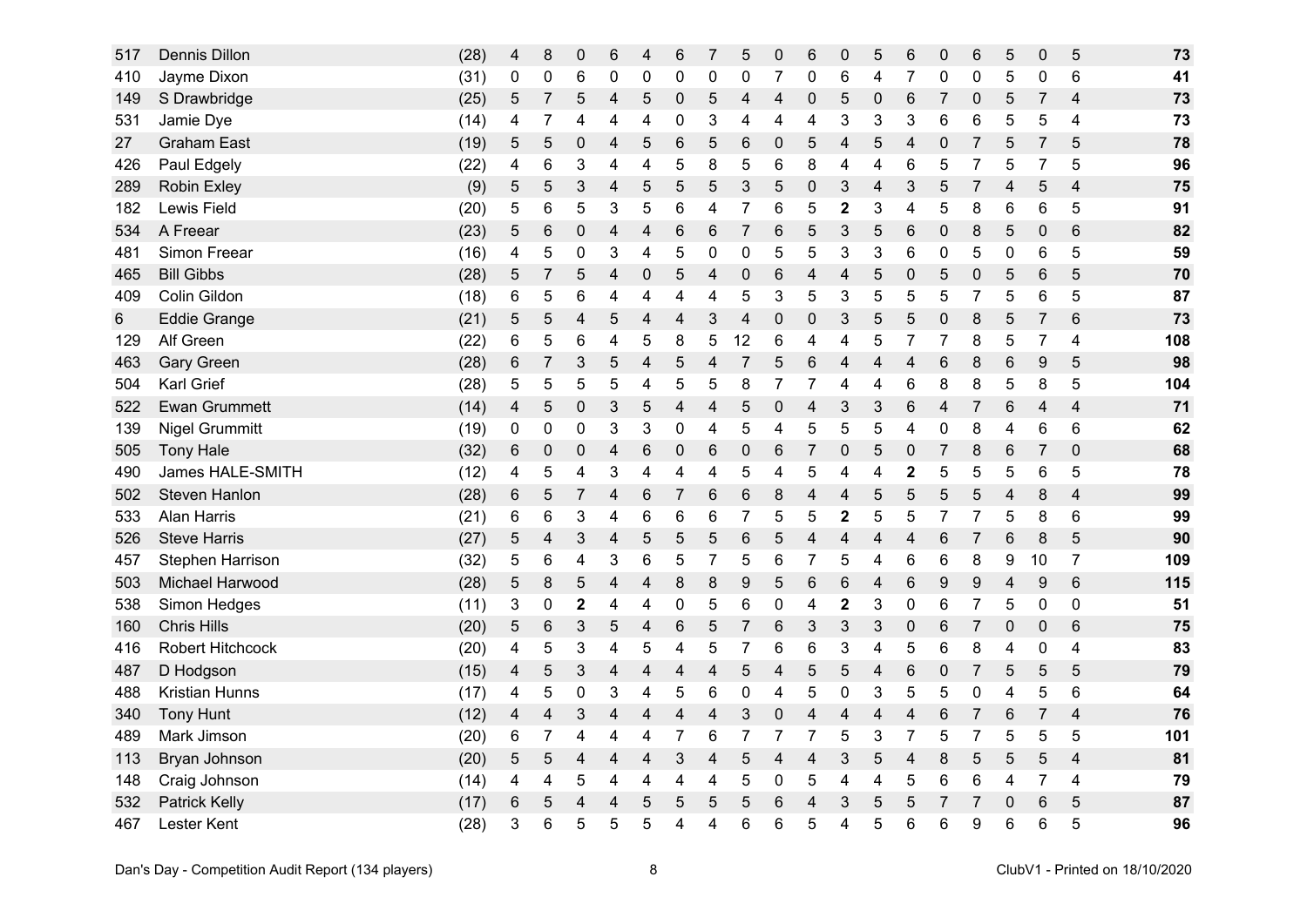| 519 | Sam Kilby               | (28) | 6 | 6                | 4                | 4 | 3              | $\sqrt{5}$     | 5              | 6              | $6\phantom{1}6$ | 5              | 5              | 5                | $\,6$                   | 8              | 9              | 3 | 8              | 5              | 99  |
|-----|-------------------------|------|---|------------------|------------------|---|----------------|----------------|----------------|----------------|-----------------|----------------|----------------|------------------|-------------------------|----------------|----------------|---|----------------|----------------|-----|
| 515 | Adam LeWarne            | (0)  | 3 | 4                | 3                | 3 | 4              | 3              | 4              | 4              | 4               | 5              | 4              | 3                | 3                       | 4              | 6              | 4 | 5              | 4              | 70  |
| 23  | David Lord              | (16) | 5 | 5                | 4                | 4 | 3              | $\overline{5}$ | $\overline{4}$ | 6              | 4               | $\overline{4}$ | 4              | 5                | 5                       | 6              | 0              | 0 | 6              | 5              | 75  |
| 395 | <b>Alex Markillie</b>   | (15) | 3 | 5                | 4                | 5 | 0              | 4              | 5              | 5              | 5               | 0              | 4              | 3                | 0                       | 5              | 7              | 0 | 0              | $\mathbf 0$    | 55  |
| 30  | <b>Nick Markillie</b>   | (21) | 5 | 0                | 0                | 5 | 5              | 5              | 5              | 4              | 6               | 5              | 4              | 3                | 4                       | 5              | $\mathbf 0$    | 5 | 5              | 4              | 70  |
| 38  | <b>Stefan Markillie</b> | (17) | 4 | 6                | 4                | 4 | 4              | 5              | $\,6$          | 5              | 0               | 4              | 3              | 3                | 4                       | 6              | 6              | 6 | 6              | 4              | 80  |
| 493 | Lawrence Maynard        | (25) | 5 | 7                | 4                | 3 | 6              | 4              | 3              | 5              | 7               | 6              | 5              | 4                | 6                       | $\overline{7}$ | $\overline{7}$ | 5 | $\overline{7}$ | 5              | 96  |
| 364 | Peter Melerski          | (26) | 5 | 6                | 5                | 3 | 0              | 6              | 3              | 7              | 0               | 5              | 0              | 4                | 0                       | 7              | 0              | 4 | 0              | 5              | 60  |
| 520 | Craig Moore             | (28) | 4 | 6                | 4                | 5 | 3              | $\sqrt{5}$     | $\,6$          | 6              | 6               | 5              | 6              | 4                | 8                       | 5              | 9              | 5 | 9              | $\overline{7}$ | 103 |
| 491 | <b>Steven Moore</b>     | (32) | 7 | 8                | 7                | 5 | 8              | 8              | 8              | 7              | $\overline{7}$  | 6              | 5              | 3                | 6                       | 0              | 0              | 0 | 0              | 0              | 85  |
| 511 | <b>James Neve</b>       | (15) | 4 | 4                | 4                | 4 | 0              | $\mathbf 0$    | $\,6$          | 4              | 0               | 6              | 4              | 3                | 5                       | 5              | 5              | 5 | 8              | 3              | 70  |
| 331 | <b>Clive Newman</b>     | (22) | 4 | 6                | $\mathbf 2$      | 5 | $\overline{7}$ | 6              | 4              | 5              | 4               | 6              | 4              | 4                | 5                       | 5              | 6              | 5 | 6              | 6              | 90  |
| 46  | Pete Orbine             | (22) | 6 | 6                | 4                | 4 | 6              | 4              | 5              | 5              | 6               | 3              | $\overline{4}$ | $\boldsymbol{0}$ | 6                       | 6              | 7              | 5 | $\mathbf 0$    | 5              | 82  |
| 473 | Darryl Pacey            | (19) | 4 | 5                | 4                | 4 | 4              | 4              | 4              | 5              | 4               | 4              | 4              | 3                | 5                       | 6              | 8              | 4 | 6              | 4              | 82  |
| 188 | K Page                  | (0)  | 4 | 4                | 4                | 3 | 3              | 4              | 5              | $\overline{4}$ | 5               | $\sqrt{3}$     | 3              | $\mathbf{2}$     | $\overline{\mathbf{4}}$ | 5              | 6              | 4 | 6              | 3              | 72  |
| 35  | Mike Page               | (19) | 4 | 6                | 0                | 4 | 4              | 4              | 4              | 6              | 4               | 6              | 5              | 3                | 5                       | 4              | 8              | 5 | 6              | 4              | 82  |
| 8   | T A (Mo) Parling        | (24) | 6 | 7                | 4                | 3 | 4              | 4              | 5              | 7              | 6               | 0              | 3              | 4                | 7                       | $\mathbf 0$    | 6              | 6 | 6              | $\overline{4}$ | 82  |
| 478 | <b>Martin Parrin</b>    | (32) | 7 | 0                | $\mathbf 0$      | 4 | 6              | $\mathbf 5$    | $\overline{7}$ | $\mathbf 0$    | 5               | 5              | 5              | 5                | 6                       | $\mathbf 0$    | $\mathbf 0$    | 6 | 0              | $\mathbf 0$    | 61  |
| 480 | <b>Matthew Parrin</b>   | (32) | 5 | 9                | $\mathbf 0$      | 5 | 6              | $\overline{7}$ | 0              | $\mathbf 0$    | 0               | 5              | $\overline{4}$ | 6                | 0                       | 0              | 6              | 5 | $\pmb{0}$      | 6              | 64  |
| 498 | <b>James Patrick</b>    | (25) | 5 | 5                | 6                | 4 | 5              | $\overline{7}$ | 7              | 6              | 0               | 0              | 4              | 2                | 0                       | 6              | 0              | 4 | 7              | 4              | 72  |
| 68  | <b>Tom Penning</b>      | (26) | 4 | 7                | 3                | 3 | 5              | 5              | $\,6$          | 6              | $\,6$           | 5              | $\overline{4}$ | 3                | 5                       | 5              | 8              | 6 | 8              | $\mathbf 0$    | 89  |
| 521 | <b>Kieran Bates</b>     | (32) | 5 | 6                | 6                | 4 | 5              | 6              | 6              | 6              | 6               | 6              | 4              | 5                | 7                       | 0              | $\overline{7}$ | 0 | 0              | 0              | 79  |
| 523 | <b>Wayne Brazil</b>     | (30) | 5 | 0                | $\boldsymbol{0}$ | 3 | 6              | $\pmb{0}$      | $\mathbf 0$    | 6              | 5               | 4              | 4              | 4                | 5                       | 0              | $\mathbf 0$    | 5 | 0              | 0              | 47  |
| 460 | Dom Pintillie           | (28) | 8 | 4                | 5                | 5 | 5              | 10             | $\,6$          | 10             | 7               | 7              | 5              | 4                | 5                       | 7              | 10             | 5 | 6              | 6              | 115 |
| 461 | Jim Pintillie           | (28) | 6 | 7                | 10               | 5 | 5              | 6              | 4              | 7              | 4               | 10             | 5              | $\mathbf{2}$     | 5                       | 6              | 8              | 4 | 6              | 6              | 106 |
| 230 | <b>Steve Porter</b>     | (21) | 4 | 5                | 6                | 7 | 5              | 5              | 4              | 6              | 7               | 4              | 3              | 6                | 7                       | 9              | 6              | 4 | 7              | $\overline{4}$ | 99  |
| 206 | <b>Paul Purcell</b>     | (7)  | 4 | 5                | 3                | 4 | $\pmb{0}$      | 4              | 3              | 4              | 5               | $\overline{4}$ | $\overline{4}$ | 4                | $\overline{\mathbf{4}}$ | 5              | 6              | 4 | $\mathbf 0$    | 3              | 66  |
| 147 | Raffaele Ragosa         | (24) | 0 | 6                | 3                | 3 | 0              | 4              | 5              | 4              | 5               | 5              | 4              | 3                | 0                       | 0              | 8              | 5 | 6              | 5              | 66  |
| 363 | <b>Andy Rasberry</b>    | (22) | 5 | 6                | 3                | 5 | 5              | $\,6$          | 5              | 0              | 6               | 4              | 5              | 3                | $\,6$                   | 6              | 7              | 4 | 6              | 5              | 87  |
| 497 | <b>Teddy Rimmell</b>    | (23) | 6 | 7                | 0                | 4 | 5              | 4              | 5              | $\overline{7}$ | 5               | 6              | 6              | 5                | 0                       | 0              | 6              | 6 | 6              | 4              | 82  |
| 494 | <b>Charlie Roberts</b>  | (13) | 4 | 5                | 4                | 3 | 6              | 6              | $\overline{4}$ | 4              | 5               | 5              | 4              | 4                | 4                       | 5              | 0              | 5 | 6              | 3              | 77  |
| 131 | Dave Roberts            | (24) | 5 | 7                | 4                | 3 | 6              | 5              | 5              | 7              | 5               | 6              | 5              | 4                | 0                       | 6              | 8              | 5 | 0              | 0              | 81  |
| 224 | <b>Kristian Roberts</b> | (23) | 5 | 6                | 4                | 4 | 6              | $\pmb{0}$      | 4              | 5              | 5               | 6              | 3              | 3                | 0                       | $\overline{7}$ | $\mathbf 0$    | 4 | 8              | 4              | 74  |
| 537 | <b>John Roberts</b>     | (28) | 5 | 8                | 0                | 4 | 5              | 4              | 3              | 7              | 6               | 6              | 4              | 6                | 6                       | 8              | 0              | 7 | 0              | 7              | 86  |
| 495 | Phil Robinson           | (28) | 8 | $\boldsymbol{0}$ | 0                | 5 | 4              | 8              | 5              | 8              | $9$             | 5              | 7              | 4                | 0                       | 0              | 10             |   | 8              | 6              | 94  |
| 466 | <b>Alan Russell</b>     | (28) | 4 | 6                | 7                | 5 | 5              | 5              | 5              | 5              | 6               | 6              | 5              | 5                | 6                       | 7              | 11             | 6 | $\overline{7}$ | 4              | 105 |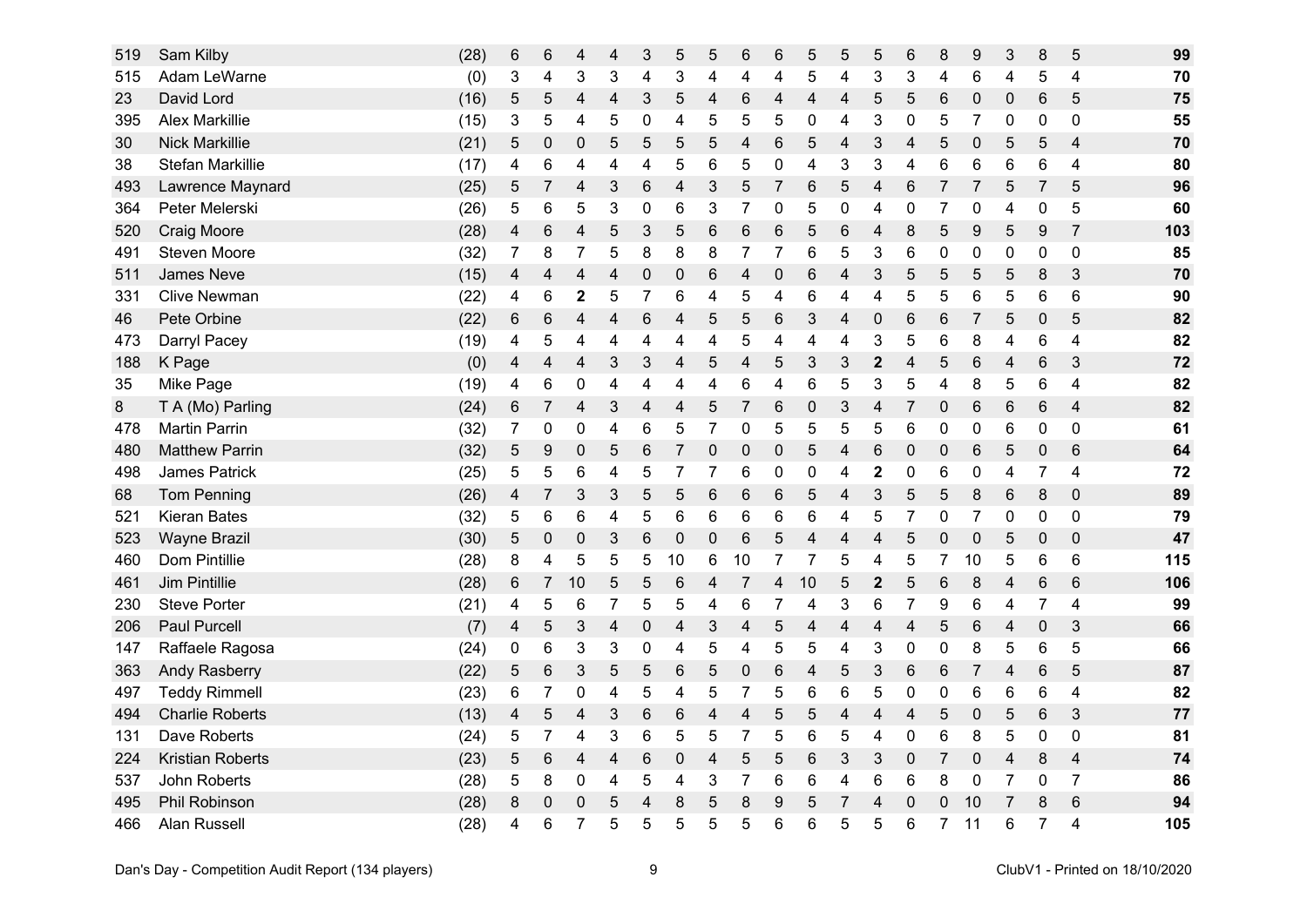| 524 | <b>Harley Rust</b>     | (32) | 6 |   | 6            | 5 | 4 | 5               | 0 |   | 5 | $6\phantom{1}6$ | 4 | $\mathbf{0}$ | 8 | $\mathbf 0$ | $\mathbf{0}$ | 0 | 0 | $\mathbf 0$    | 63  |
|-----|------------------------|------|---|---|--------------|---|---|-----------------|---|---|---|-----------------|---|--------------|---|-------------|--------------|---|---|----------------|-----|
| 423 | Dean Sargeant          | (20) | 3 |   | 3            | 4 | 4 | 5               |   |   | 4 | 3               | 3 | 3            | 6 | 5           |              | 5 | 6 | $\,6$          | 88  |
| 47  | Neil Sargeant          | (19) | 4 | 6 | $\mathbf 2$  |   | 4 | 4               | 4 | 5 | 6 | 5               | 5 | $\mathbf{0}$ | 4 | 5           |              | 6 |   | $\mathbf 0$    | 71  |
| 9   | <b>Steve Sayer</b>     | (11) | 4 | 6 | 2            | 3 | 4 | 4               | 5 | 4 | 4 | 0               | 4 | 3            | 0 | 5           | 6            | 4 | 5 | 5              | 68  |
| 375 | <b>Stewart Shinkin</b> | (12) | 4 | 5 | 4            | 3 | 5 | 4               | 5 | 4 | 4 | 5               | 4 | 3            | 4 | 6           |              |   | 6 | 5              | 82  |
| 133 | James Smith            | (10) | 4 | 4 | 4            | 3 | 4 | 4               | 5 | 5 | 5 | $\mathbf 0$     | 3 | $\mathbf 2$  | 4 | 5           |              |   | 6 | 4              | 73  |
| 510 | Simon Smith            | (13) | 4 | 5 | 3            | 4 | 4 | 4               | 5 | 5 | 4 | $6\phantom{1}6$ | 3 | 4            | 5 | 5           |              |   |   | 4              | 83  |
| 134 | <b>Tom Smith</b>       | (13) | 4 |   | 5            |   | 4 | 4               | 4 | 5 | 6 | 6               | 3 | 4            | 5 | 5           | 6            | 5 |   | 4              | 88  |
| 536 | Lee SMITH              | (12) | 4 | 5 | 0            | 4 | 4 | 5               | 4 | 5 | 4 | 5               | 3 | 4            | 5 | 4           | 6            | 5 | 6 | $\overline{4}$ | 77  |
| 11  | David (jim) Starbuck   | (17) |   | 5 | 3            | 4 | 4 | 4               | 4 | 5 | 6 | 6               | 4 | 4            | 5 | 6           | 0            |   |   | 5              | 81  |
| 514 | <b>Warren Summers</b>  | (15) | 4 | 3 | 4            | 3 | 4 | 0               | 0 | 5 | 5 | 5               | 4 | 4            | 5 | 6           | 0            | 5 |   | 6              | 70  |
| 464 | Cameron Thompson       | (22) | 4 | 6 | 3            |   |   | 0               | 4 | 5 | 3 | 4               | 4 |              | 6 | 0           |              |   | 6 | 4              | 68  |
| 88  | Joseph Timms           | (4)  | 3 | 3 | 4            | 3 | 4 | 5               | 4 | 5 | 3 | 5               | 4 | 3            | 4 | 5           | 5            |   | 4 | 4              | 72  |
| 525 | Joel Toolle            | (32) | 6 | 9 | 6            | 5 | 5 | 9               | 0 | 9 |   | 8               | 6 | 0            | 6 | 0           | 0            |   | 0 | 8              | 91  |
| 86  | <b>Stuart Turnell</b>  | (12) | 4 | 5 | 3            | 4 | 5 | 5               | 5 | 4 | 5 | 4               | 3 | 4            | 4 |             |              | 5 | 6 | 5              | 85  |
| 529 | Harry Turner           | (8)  | 4 | 5 | 3            | 3 | 4 | 4               | 5 | 4 | 4 | 4               | 3 | 3            | 4 | 5           | 6            |   | 5 | 3              | 69  |
| 476 | Jonathan TYLER         | (8)  | 4 | 5 | 4            | 4 | 4 | 4               | 5 | 6 | 0 | 5               | 4 | 4            | 5 | 4           |              |   | 5 | 5              | 75  |
| 14  | Greg Walsh             | (21) | 5 | 5 | 5            | 4 | 5 | 5               | 0 | 6 | 5 | 0               | 3 | 5            | 6 | 5           |              | 6 |   | $\mathbf 0$    | 79  |
| 440 | lan Weller             | (8)  | 4 | 0 | 0            | 3 | 5 | 4               | 5 | 5 | 5 | 5               | 3 | 3            | 5 |             |              | 5 | 5 | $\mathbf 0$    | 64  |
| 486 | <b>Martin Wiles</b>    | (14) | 5 | 0 | $\mathbf{2}$ | 3 | 4 | 5               | 5 | 5 | 5 | 4               | 4 | 5            | 4 | 5           |              | 5 | 6 | 5              | 79  |
| 496 | Tobi Woods             | (28) | 6 |   | 4            | 4 | 6 | $6\phantom{1}6$ | 5 | 8 | 8 |                 | 6 | 6            |   | 10          | 16           | 4 | 9 | 6              | 125 |
| 475 | Dean WRIGHT            | (5)  |   | 4 | 4            | 3 | 4 | 5               | 4 | 5 | 3 | 4               | 3 |              | 5 | 0           | 5            | 5 | 6 | 4              | 70  |
| 442 | Ryan Wykes             | (19) | 4 |   | 5            | 4 | 4 | 5               | 5 | 0 | 4 | 6               | 4 | 4            | 5 | 6           | 0            | 6 | 6 | 6              | 81  |
| 506 | Ashley ZIEBART         | (17) | 6 | 6 | 0            | 4 | 5 | 4               | 5 | 5 | 6 | 0               | 3 | 5            | 0 | 0           | 5            | 4 | 0 | 4              | 62  |

#### **Course Card:** Gedney Hill Golf Club Yellow Card

|     |                       | Hole No. |             |   |             | 4           | 5. | 6             |                | 8           | 9              | 10 | 11  | 12             | 13 | 14             | 15       |             | 16 17 18 |      |    |
|-----|-----------------------|----------|-------------|---|-------------|-------------|----|---------------|----------------|-------------|----------------|----|-----|----------------|----|----------------|----------|-------------|----------|------|----|
|     |                       | S.I.     | 8           | 4 |             | 14          | 16 | 10            | 18             | 2           | 6              | 15 | 11  | 9              |    |                |          |             | 5        | - 13 |    |
|     | Rec. Name             | Par      | 4           | 4 |             |             | 4  | 4             | 4              | 4           | 4              | 4  | 3   | 3              | 4  | 4              | -5       | 4           | -5       | -4   |    |
| 353 | <b>Chris Bennett</b>  | (28)     | 4           |   | 4           | 3           | -5 | $5^{\circ}$   | $\mathbf b$    | <b>U</b>    |                | 6  | 3   | 3              | ა  |                | U        | 6           | 0        | 0    | 70 |
| 346 | Ann Chick             | (36)     | 5           |   | 0           | $5^{\circ}$ | 4  | -5            | $\overline{0}$ | 5           | $\overline{0}$ | 6  | 5   | -4             | 5  | $\overline{0}$ | -9       | -6          | 0        | - 0  | 59 |
| 356 | Jayne Cowles          | (41)     | -6          |   |             | 0           | -6 |               | 4              | -6          |                |    | 0   | -5             | 0  | 9              | -9       | $\mathbf 0$ | $\Omega$ | - 6  | 79 |
| 347 | Janet Davis           | (35)     | $5^{\circ}$ |   | $5^{\circ}$ | $5^{\circ}$ | 5  | 6             | 6              | $5^{\circ}$ | 5              | 5  | - 6 | $\overline{4}$ |    | $\Omega$       | $\bf{0}$ | -6          | $\Omega$ | -5   | 82 |
| 352 | <b>Christine Lord</b> | (36)     | 4           |   |             |             |    | .5            | 6              |             | 5              |    | b   | 4              | -6 | 8              |          | 0           | $\Omega$ | - 6  | 77 |
| 351 | Kim Markillie         | (27)     |             |   |             |             |    | $\mathfrak h$ | 6              |             | 5              |    |     | 6              | 5  |                |          | 5.          |          | -6   | 86 |